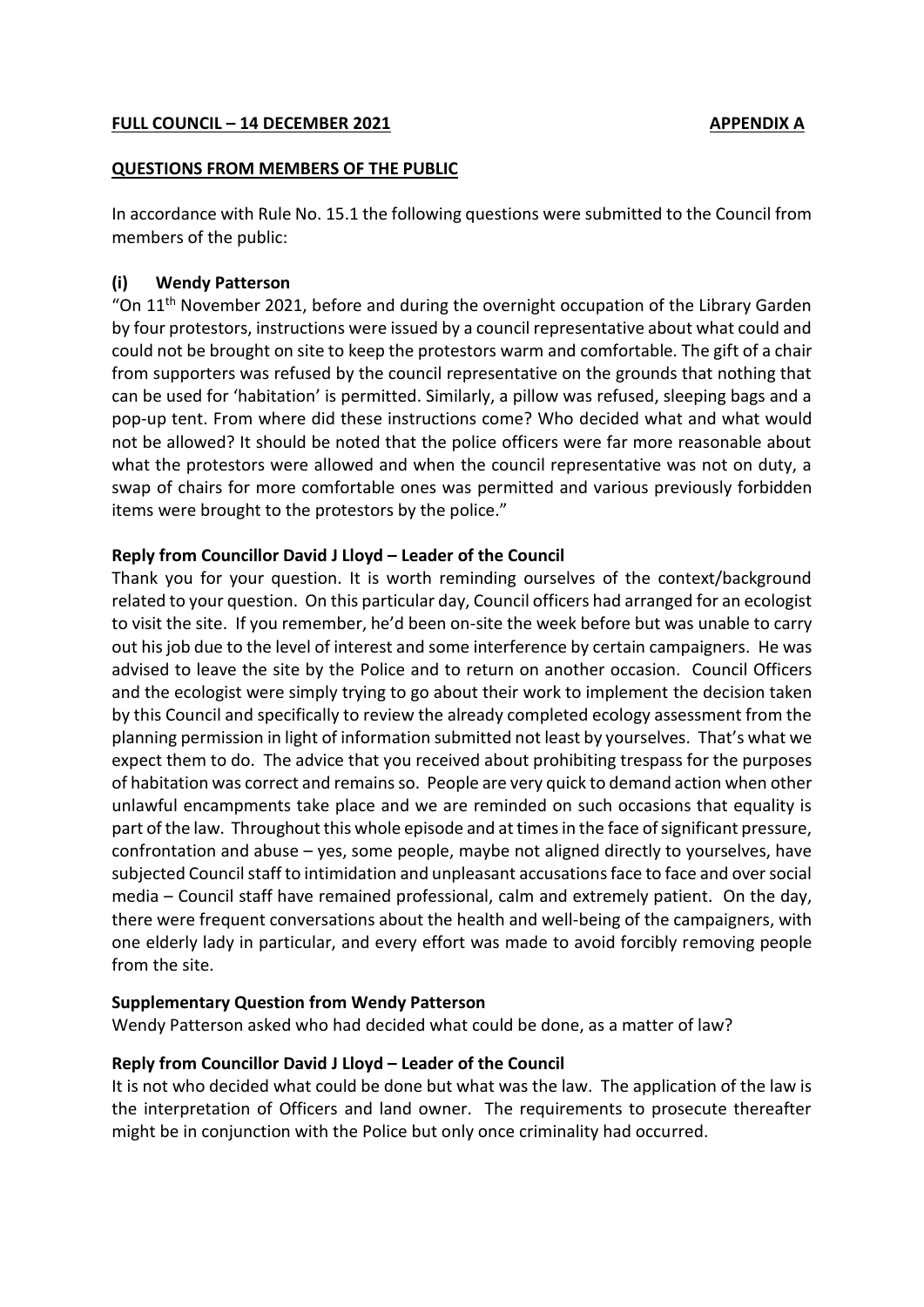# **(ii) Darrell Pointing**

"11/11/21: A police officer from Mansfield spoke to the protestors who remained on site and said that 'this appears to be a matter of trespass only, which is not police business'. On what grounds did NSDC require the police to attend and what did they tell the police which led the force to mount a large and expensive operation with very many hours of police and community police officers time taken up with supervising a peaceful protest? Having been issued with the directive to leave the garden to avoid arrest, why were those protestors who remained not arrested? What laws were the protestors breaking by staying on the garden?"

# **Reply from Councillor David J Lloyd – Leader of the Council**

I'm really grateful for the question as it gives me the opportunity to set the record straight on this particular matter. As I said in my previous response, the original plan was simply for an ecologist to visit the site with a couple of Council staff and undertake a survey. People on site prevented him doing that and the Police advised him and Council Officers to return on another day when the Police could arrange for a greater presence. That tells you something about the nature of the situation. A return day was agreed, in conjunction with the Police, and it's completely inaccurate to say that the Council required the Police to attend. The Police are independent of ourselves and determined for themselves the level of resource that they felt was needed given the risk and the nature of the situation. The arrangements were carefully and jointly planned between the Council and Nottinghamshire Police and the Police determined that the offence of aggravated trespass would be committed if campaigners chose not to respond to their requests to leave the site. At every point, the Council and the Police sought to avoid confrontation and that's why people were given time to leave of their own accord. That those remaining were not arrested is further testament that we have sought to be reasonable where possible.

# **Supplementary Question from Darrell Pointing**

Darrell Pointing commented that if it was a Police decision as to the level of presence of Police Officers then the question needed to be asked of them.

# **(iii) Christine Stevenson**

"11/11/21: With about 50 protestors on site and while designated PNGS spokespersons were led away to the rear of the garden to speak to a police officer - Sgt 2858 Matt Ward. A council worker/contracted by the council attacked the hedge between the garden and the public footpath on the London Road car park with a chainsaw. This took place with no warning, no cones, no health and safety measures at all, while members of the public and children were present on the path, on the grass and on the garden. Who authorised this dangerous and illegal action? Video and eye witness accounts available."

# **Reply from Councillor David J Lloyd – Leader of the Council**

The choice of words is sadly typical of some of the misleading and inaccurate information that has been pedalled. No hedge was attacked, no members of the public were endangered and no health and safety laws were broken. A suitably qualified contractor with a hedge trimmer began to trim the hedge for access to the site. They were flanked by banksmen wearing "Hi-Viz" clothing. Protestors purposefully walked towards the workers to stop the work. Work stopped nearly as soon as it started and there was no risk to pedestrians or protestors making their way towards the hedge.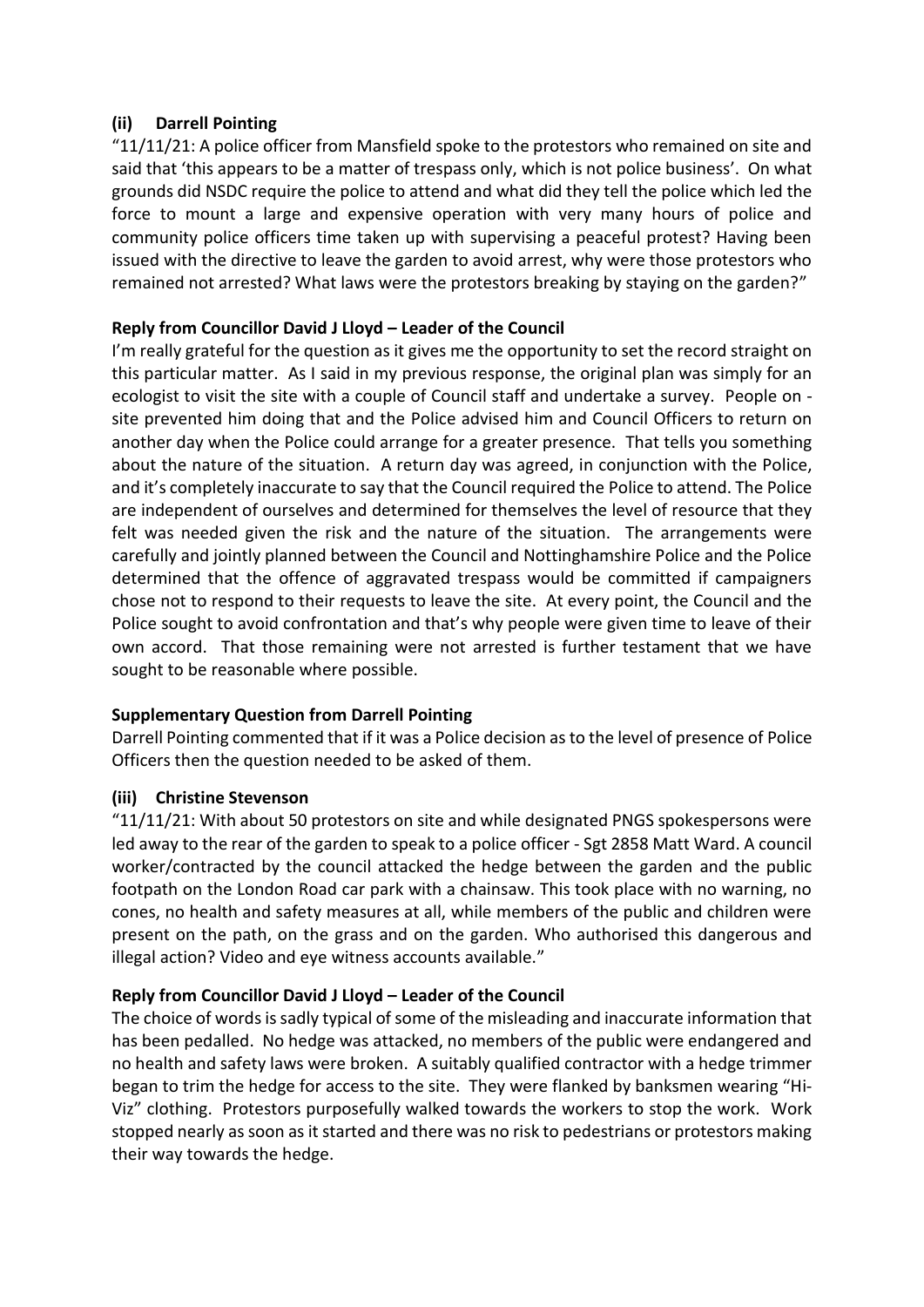## **Supplementary Question from Christine Stevenson**

Christine Stevenson advised that a chainsaw had come within inches of her person and asked why does your account of the situation not match that of mine? I was present at the time and also have video evidence.

## **Reply from Councillor David J Lloyd – Leader of the Council**

I can only give a response from those persons we have sought to contact since, to establish their version and the veracity of the situation. If there is something to the contrary it needs to be submitted to the Council.

# **(iv) Louise Smith**

"On 11 November, metal fence panels were brought onto the garden and council workers/council contracted workers proceeded with speed to erect the panels. Their haste and lack of attention to detail was such that they commenced installing the fencing along the public footpath by the Library thereby blocking the fire exit from the Library. When this was pointed out, in the midst of a chaotic and brutal operation to seal off The Library Garden, the fencing was moved forward onto the grass and off the footpath.

Please could you address the following questions:

\* On whose authorisation was the attempt to block the fire exit from the Library?

\* What were the precise instructions given to council representatives/workers/ contracted workers about this operation to secure the 'compound' for an immediate start of work (despite police assurances to the protestors that the only work that would be carried out was the fencing)."

## **Reply from Councillor David J Lloyd – Leader of the Council**

Fencing feet were briefly laid on the footpath at the side of the library as the protesters began to stand in the way of the fence panels and footings as they were being carried onto the site. These feet were moved onto the grass area once final assembly of the compound was complete. At no point was the fire exit door blocked. Do you think the contractors were working so fast? It was because they knew that if they hung about, you and others would do your best to prevent them doing their jobs. No tree works were planned for this day. The site was being fenced off and an ecologist was visiting the site to undertake a survey. That's all. Nothing brutal, nothing chaotic. Just fencing and a survey.

# **(v) Pamela Ball**

"12.11.21 - A person was escorted on to the library gardens (proposed car park annexe), to undertake a bat survey. Protestors were informed that this person would not provide a name, or credentials. A protestor read out the regulations for such a survey at this time of year, namely bat hibernation period.

A minimal ground survey of the four trees using binoculars was conducted, to establish likelihood of bat roosts. Ladders were then used to examine a bat box in the large sycamore tree. However, bat boxes are only used for summer roosting and should therefore not be used to establish the presence of bats.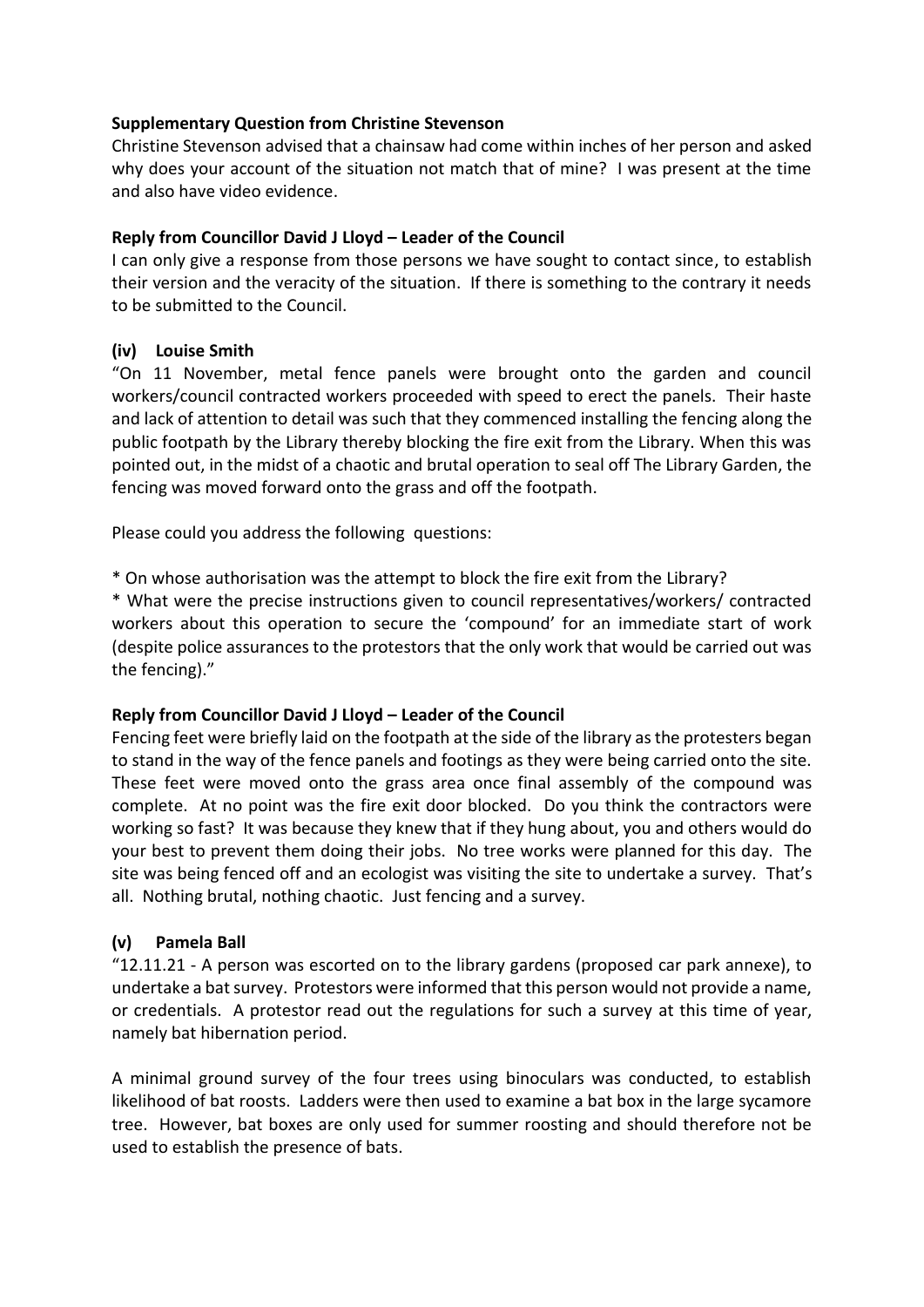After the preliminary bat survey, which is an incomplete survey, a phase 2 survey should be conducted between May-September.

St Georges Trust conducted a detailed bat ecological survey on 24 October 2021, on behalf of the campaign group, which was subsequently provided to Newark and Sherwood District Council, establishing a high level of bat activity!

Very shortly after this preliminary survey, council contracted workers readied themselves at the rear of the garden to bring tree felling equipment onsite.

Did the bat surveyor actually submit a report with all the details, analysis and photos etc within minutes of his survey? Which officer at NSDC received the report, read it, checked it for completeness and validity and authorised the tree felling to go ahead? Had a licence from Natural England been applied for?

Over the past 50 years our wildlife has declined by 41%. Bats are a protected species and have lost much of their habitat. It is illegal to disturb or destroy bat roosts, the penalty for which is huge fines.

In these times of environmental awareness, did NSDC feel it appropriate to commit a wildlife crime?

Had Cllr Girling not arrived onsite to announce a uturn, this is exactly what would have happened!

Finally, if the tree felling had not been stopped minutes before it was due to start, what would have happened to the four remaining protestors? Would they have been forcibly removed by the police and on what grounds? If the protestors had been allowed to stay, what health and safety measures were in place to protect them?"

## **Reply from Councillor David J Lloyd – Leader of the Council**

It is hardly surprising that the ecologist didn't want to disclose his personal details to you or anyone else for that matter. You were hardly welcoming him on to the site with open arms. Perhaps you didn't want him there because you knew what he'd establish – he found two recently installed bat boxes but no bats and no evidence of occupancy by bats. For the record, the person commissioned was a senior ecologist who holds a Natural England Level 2 Class License and we prefer to take our advice from independent and properly recognised and qualified professionals. Again, for the record, we were never minutes away from the trees being felled. That's simply untrue.

As a Council, at Planning Committee and on many other matters, we work very closely with Nottinghamshire Wildlife Trust and Natural England. We seek their advice as statutory consultees whenever required. We know environmental law as we prosecute people under it. We are not the experts on everything but we do work with people who are experts on certain matters and we take their comments on board.